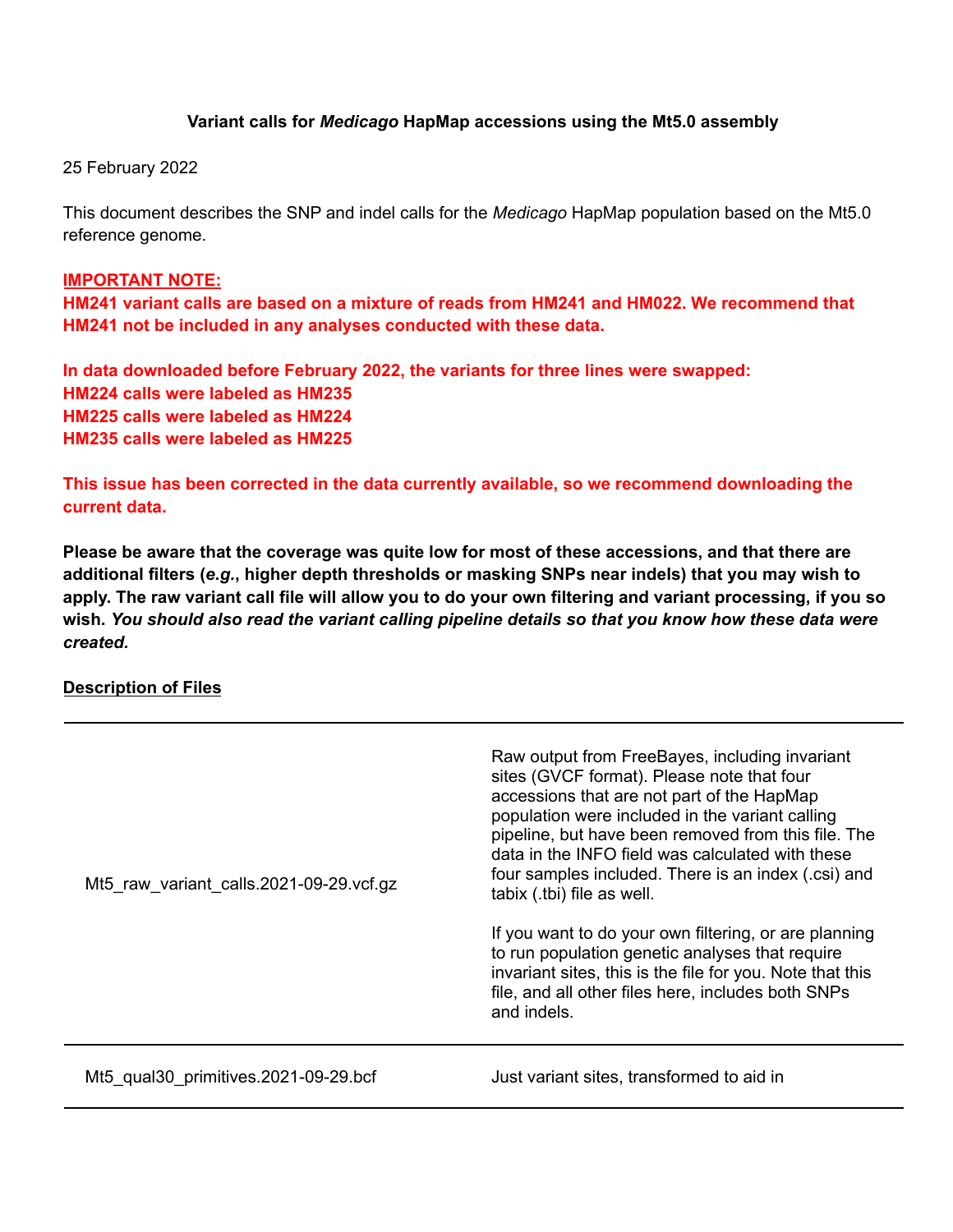|                                              | interpretation. Invariant sites were removed by<br>retaining only rows with a variant quality score ><br>30. Adjacent variants that were grouped into a<br>single row were separated. Please see Step 5 in<br>the pipeline description for more details.<br>This file may be useful if you want just the |
|----------------------------------------------|----------------------------------------------------------------------------------------------------------------------------------------------------------------------------------------------------------------------------------------------------------------------------------------------------------|
| Mt5_qual30_primitives_imputed.2021-09-29.bcf | polymorphisms.<br>Imputed variants, only for Medicago truncatula<br>genotypes. This file is useful for GWAS on M.<br>truncatula.                                                                                                                                                                         |

# **Variant calling pipeline details**

#### **1. Reads from the SRA**

Variant-calling was performed on short-read Illumina data downloaded from the NCBI SRA. A full list of SRA accessions can be found in the SRA\_accessions\_list.tsv tab-delimited spreadsheet. Most of the genotypes included belong to the species *Medicago truncatula*, but there are also some other species of *Medicago*.

## **2. Read cleaning with BBDuk and TrimGalore**

The reads were cleaned by using BBDuk (from BBTools v38.86) and TrimGalore (v0.5.0). First, BBDuk was used to remove potential human, *Ensifer* (*Sinorhizobium*), and PhiX contaminants with the following command:

```
bbduk.sh in1="$R1" in2="$R2" \
    ref="human.fasta,ensifer.fasta,phix.fasta" \
   k=25 hdist=0 rskip=4
```
where *R1* and *R2* are the files with paired reads, *human.fasta* is the hg38 human genome sequence, *ensifer.fasta* is the Rm1021 genome sequence, and *phix.fasta* is the PhiX genome sequence.

Then, TrimGalore was used to trim off adaptors and low quality bases:

```
trim galore --quality 30 --stringency 3 -e 0.1 --length 45 --paired \setminus"$R1" "$R2"
```
where *R1* and *R2* are the paired outputs from BBDuk. This command only reports reads if they are at least 45 bp long (--length 45).

#### **3. Read alignment with bwa mem**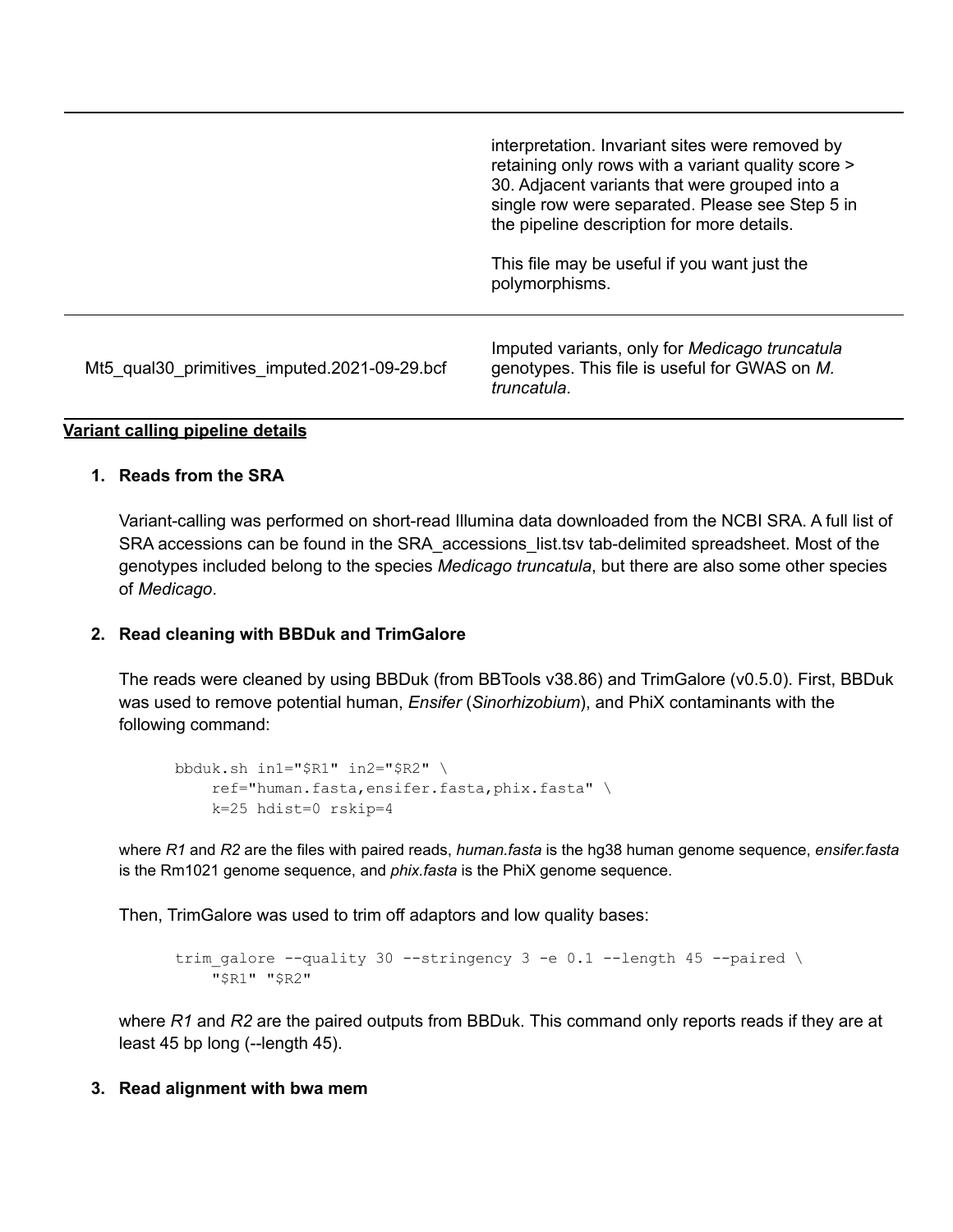Reads were aligned to the Mt5.0 reference genome available from NCBI (GCA\_003473485.1 or GCA\_003473485.2) by using bwa mem (v0.7.17):

```
bwa mem \
    -k 19 -w 100 -d 100 \
    -r 1.5 -c 10000 -A 1 -B 4 \
    -0 6 -E 1 -L 5 -U 9 -T 0 \
    "$REFERENCE" "$r1" "$r2"
```
where *REFERENCE* is the Mt5.0 genome assembly, and *r1* and *r2* are the filtered and trimmed reads from the previous step. Note that the only non-default option is -T, which is the minimum mapping quality allowed—setting this to zero retains all alignments.

Most of the variant calling was performed based on the alignment to GCA\_003473485.1, but later, the reads were aligned to GCA\_003473485.2, and variant calls for the nine extra contigs in that later assembly version were added (the two assembly versions were identical aside from the additional contigs).

Samtools fixmate and samtools markdup were then used to mark potential PCR duplicates.

## **4. Variant calling with FreeBayes**

Variants were called by using FreeBayes (v1.3.2-46-g2c1e395) with population priors turned off (variant calls are not affected by population allele frequencies) and some options to reduce memory usage and computational time:

```
freebayes
    --region "$REGION" \
   -f "$REFERENCE" \
    -p 2 \setminus-L list of input bam files.txt \setminus--min-mapping-quality 30 \
    --no-population-priors \
    --use-best-n-alleles 6 \
    --gvcf
```
where *REFERENCE* is the Mt5.0 genome sequence (as above). "--use-best-n-alleles 6" reduces memory usage, at the cost of reporting no more than six alleles; in high diversity, complex regions, this may sometimes cause some true alleles to be missed; this is most likely to affect the non-*truncatula* accessions. The minimum mapping quality of 30 essentially retains only reads that align to one location. FreeBayes was run separately on 300kb genomic regions to reduce time, and then the results were combined by using vcflib (v1.0.1, see below). The output of this command is the file **Mt5\_raw\_variant\_calls.2021-09-29.vcf.gz**, which contains the raw variant calls from FreeBayes and includes information on invariant sites. As noted above, four non-HapMap accessions were removed from this file before it was posted here.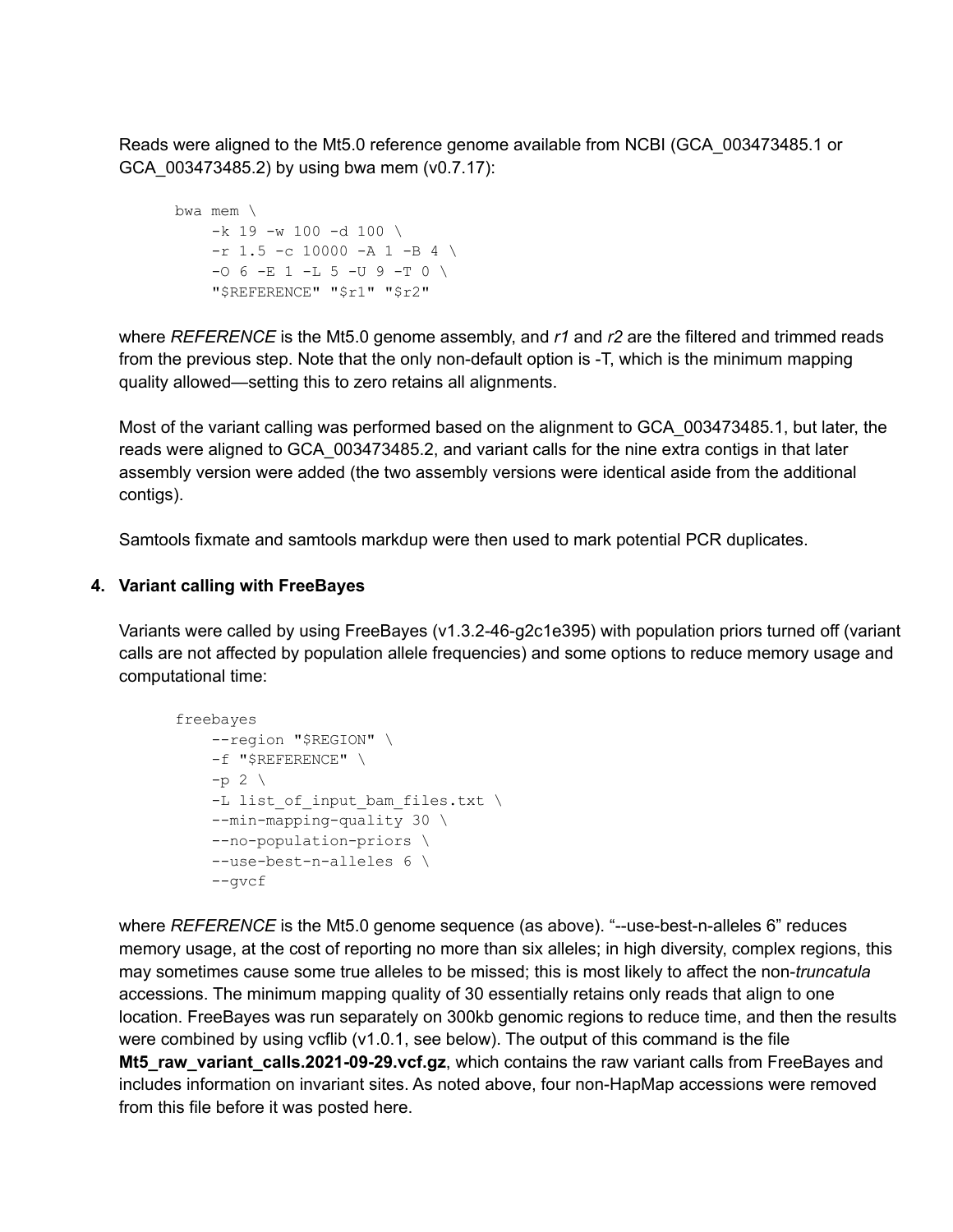Command for combining GVCF files from multiple regions:

```
cat $(ls "directory with region gvcfs"* | sort -t: -k 1b,1 -k 2n,2) \
  | vcffirstheader \
   | vcfstreamsort -w 1000 \
   | vcfuniq \
   > merged.gvcf
```
## **5. Further processing and imputation with Beagle**

To obtain a file with only variant sites, the raw output was filtered by the variant quality: only variants with a QUAL value > 30 were allowed. FreeBayes often combines adjacent variants into a single row (record) in its VCF files. We split these into individual records using the vcfallelicprimitives program from vcflib. The output of this program is the "primitives file.

```
vcffilter -f "QUAL > 30" merged.gvcf \
   | vcfallelicprimitives \
   | bcftools norm -O u -f "$REFERENCE" -d any \
    | bcftools annotate -O u --set-id 'freebayes-var-%CHROM-%POS-%FIRST_ALT' \
    | bcftools view -O b
```
In addition to filtering and splitting adjacent variants into one variant per site, this also removed any duplicate records introduced by the splitting step (bcftools norm -d any), added variant IDs (bcftools annotate), and converted to bcf format (bcftools view -O b).

For a subset of the accessions that are *M. truncatula*, rather than some other species of *Medicago*, we imputed using Beagle (v4.1, specifically 27Jan18.7e1).

To do this, we filtered out the non-truncatula genotypes and prepared the file with bcftools, then ran Beagle with mostly default options, except for a few changes to decrease the run-time:

```
bcftools view -Ou -S "$SAMPLES" "$INFILE" \
    | bcftools view -Ov --include 'N PASS(GT!="mis")>0' \
    | bcftools +fixploidy -Oz > tmp.vcf.gz
# The output of the above command was then imputed:
java -jar beagle.jar gt=tmp.vcf.gz \
    chrom="$REGION" \
    out="imputed.${REGION}" \
    impute=true \
    gprobs=true \
    niterations=5 \
    ne=1000000 \ \ \ \ \ \ \ \err=0.0001
```